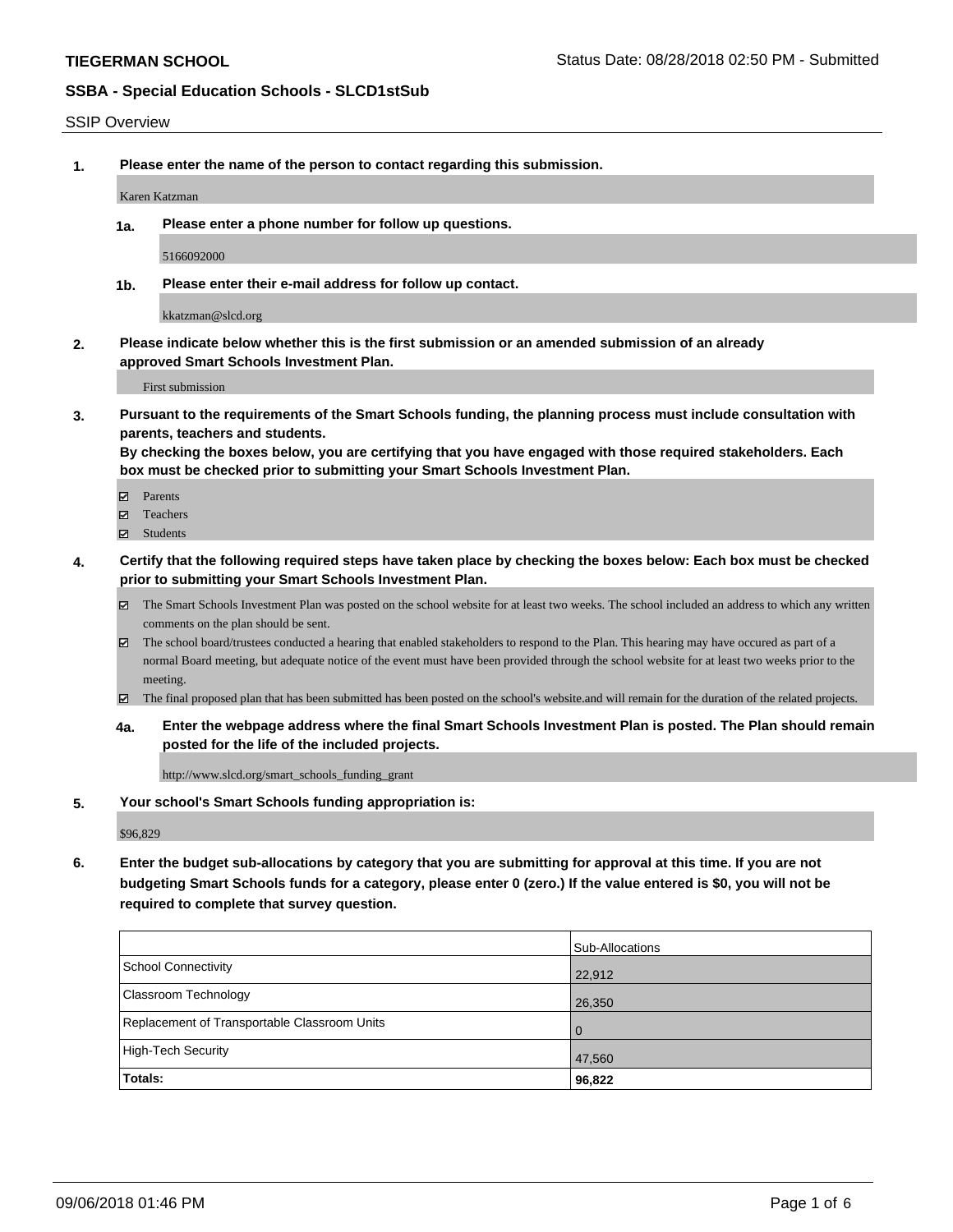School Connectivity

# **1. Describe how you intend to use Smart Schools funds for high-speed broadband and/or wireless connectivity projects in school buildings.**

### **Cisco Meraki Limits for Wireless Connectivity**

Some portions of our elementary school building have limited or no Wireless internet which precludes the use of ipads and similar web enable education tech tools. By expanding and enhancing our wireless infrastructure through the deployment Cisco Meraki Wifi access points we will be better able to provide use of ipads and web enabled educational tools to all of our classrooms. This will allow our students and teachers better access to the many wonderful learning tools available on both ipads and the web in general. In classrooms that already have wireless coverage our students have had great success by utilizing eSpark, nearpod, NWEA, and dreambox software to further their learning experience.

### **2. Describe how the school plans to use digital connectivity and technology to improve teaching and learning.**

SLCD will use the CISCO Meraki limits for wireless connectivity to enhance iPad capabilities in order to expand the eSpark learning program and other potential iPad based learning tools. In addition, by adding another Promethean board, there will be greater flexibility for special learning presentations as well as training opportunities for teachers. By refreshing a portion of our classroom personal computers fleet, we will be able to keep pace with software technology and aging equipment to allow better access to modern education software tools.

# **3. Does your School Connectivity project require new construction or substantially altered space and result in capitalized cost in excess of \$100,000?**

No

### **4. If you are submitting an allocation for School Connectivity complete this table.**

**Note that the calculated Total at the bottom of the table must equal the Total allocation for this category that you entered in the SSIP Overview overall budget.** 

|                                            | Sub-Allocation |
|--------------------------------------------|----------------|
| Network/Access Costs                       | 22,912         |
| <b>Outside Plant Costs</b>                 | (No Response)  |
| School Internal Connections and Components | (No Response)  |
| <b>Professional Services</b>               | (No Response)  |
| Testing                                    | (No Response)  |
| <b>Other Upfront Costs</b>                 | (No Response)  |
| <b>Other Costs</b>                         | (No Response)  |
| Totals:                                    | 22,912         |

**5. Please detail the type, quantity, per unit cost and total cost of the eligible items under each sub-category. This is especially important for any expenditures listed under the "Other" category. All expenditures must be eligible for tax-exempt financing to be reimbursed with Smart Schools funds. Sufficient detail must be provided so that we can verify this is the case. If you have any questions, please contact us directly through smartschools@nysed.gov. Add rows under each sub-category for additional items, as needed.**

| Select the allowable expenditure | Item to be purchased | Quantity | Cost per Item | <b>Total Cost</b> |
|----------------------------------|----------------------|----------|---------------|-------------------|
| type.                            |                      |          |               |                   |
| Repeat to add another item under |                      |          |               |                   |
| each type.                       |                      |          |               |                   |
| Network/Access Costs             | Cisco Meraki         | 32       | 716           | 22,912            |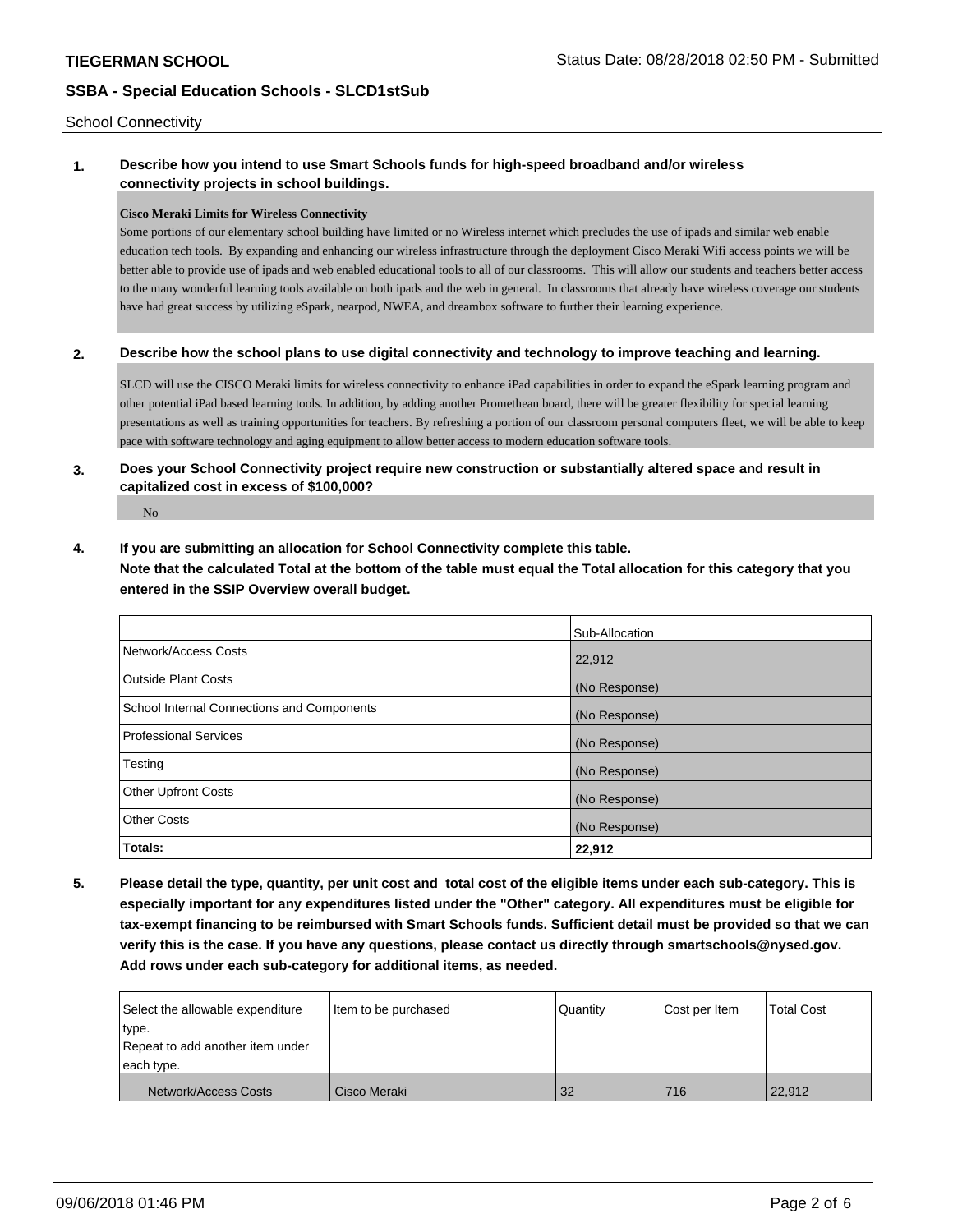Classroom Learning Technology Equipment (Devices)

#### **1. Describe the devices you intend to purchase and their compatibility with existing or planned platforms or systems.**

We intend to purchase classroom PC's and terminal servers. We would like to replace aging classroom PC's. They will be operating on Windows 7 which is the standard operating system for the school. We will also be purchasing an interactive whiteboard for classroom and specialty services. This Whiteboard expands to all instructional areas and adds to our essential teacher resources. This Whiteboard would increase student motivation and learning of essential materials through its interactive lessons

### **2. Describe how the proposed technology purchases will improve teaching and learning inside or outside of the classroom.**

#### **Promethean White Board on Wheels**

Promethean Boards are important instructional tools that enhance student achievement and create interactive learning experiences. They have redefined the traditional delivery of instruction in the classroom by increasing student engagement and teacher effectiveness. Promethean Boards on wheels provide educational opportunities that extend beyond the classroom. Additionally, they serve as training instruments for parents, educational staff, and other stakeholders.

#### **Terminal Server**

A terminal server provides users with access to company resources (i.e., computers) from anywhere and from any device. SLCD's terminal server will enhance the staff's ability to access email, educational resources, lesson plans, student files, as well as other pertinent documents remotely. This will improve the effectiveness and efficiency of staff and administration in the management of information pertaining to students and the school.

#### **Classroom Personal Computers**

Technology is constantly evolving. Computers are integral in the development of the curriculum and instruction, data management, and the maintenance of student records. SLCD is requesting new personal computers to replace outdated models, and gain access to the most up-to-date electronic resources available.

#### We believe fully in the need for all staff to continually learn and develop professionally.

**3. To ensure the sustainability of technology purchases made with Smart Schools funds, schools must have a plan to maintain and support technology purchases reimbursed with Smart Schools funds. This sustainability plan should support recurring costs of use that are ineligible for Smart Schools funding such as device maintenance, technical support, Internet and wireless fees, maintenance of hotspots, staff professional development, building maintenance and the replacement of incidental items.**

 $\boxtimes$  By checking this box, you certify that the school has a sustainability plan as described above.

**4. Schools must ensure that devices purchased with Smart Schools funds will be distributed, prepared for use, maintained and supported appropriately. Schools must maintain detailed device inventories in accordance with generally accepted accounting principles.**

By checking this box, you certify that the school has a distribution and inventory management plan and system in place.

**5. Schools must contact the SUNY/CUNY teacher preparation program that supplies the largest number of the its new teachers to request advice on innovative uses and best practices at the intersection of pedagogy and educational technology.**

 $\boxtimes$  By checking this box, you certify that you have contacted the SUNY/CUNY teacher preparation program that supplies the largest number of your new teachers to request advice on these issues.

**5a. Please enter the name of the SUNY or CUNY Institution that you contacted.**

Lehman College, CUNY

**5b. Enter the primary Institution phone number.**

718- 960-8000

**5c. Enter the name of the contact person with whom you consulted and/or will be collaborating with on innovative uses of technology and best practices.**

Stephen Cavallo, Ph.D.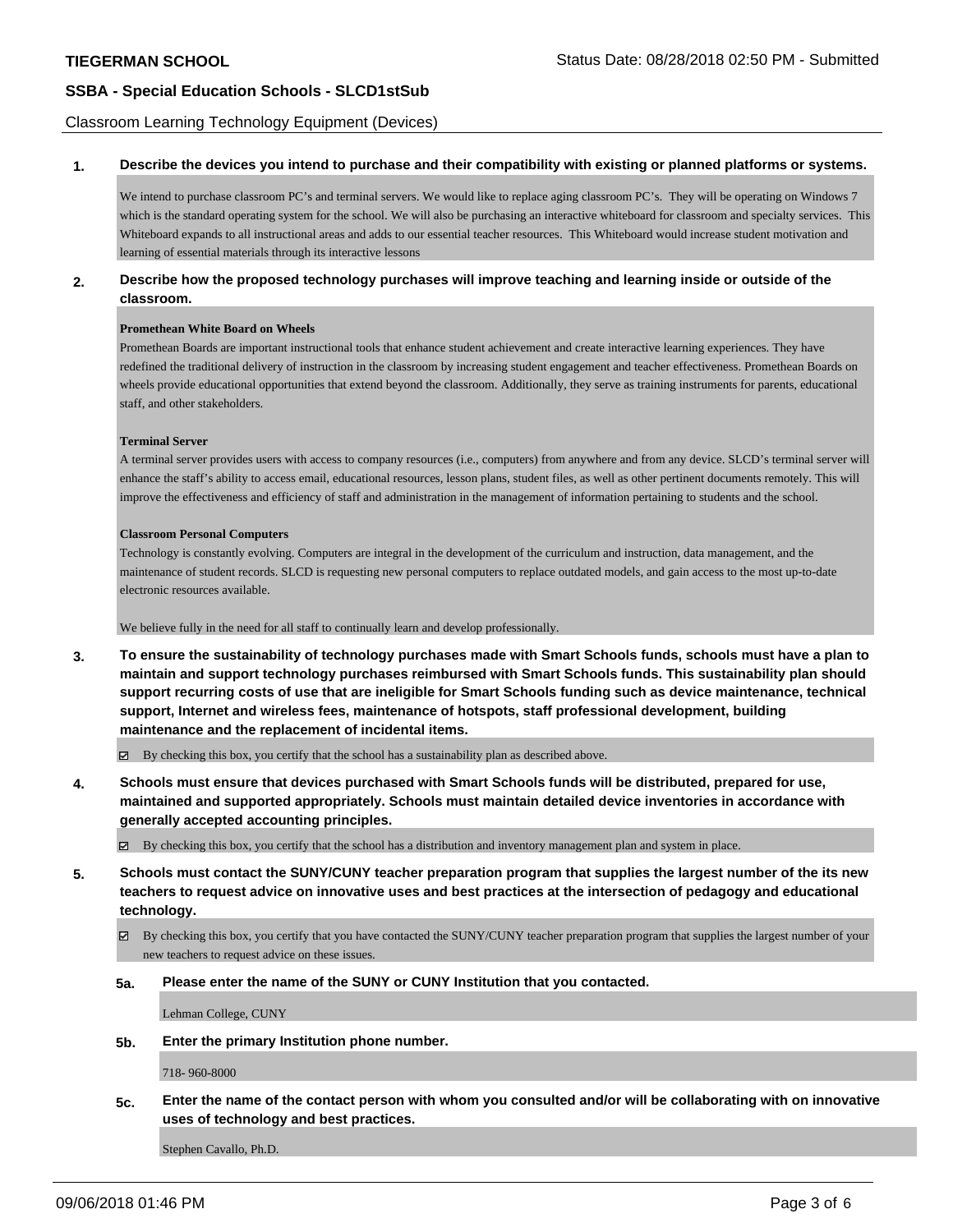Classroom Learning Technology Equipment (Devices)

**6. If you are submitting an allocation for Classroom Educational Technology, complete this table. Note that the calculated Total at the bottom of the table must equal the Total allocation for this category that you entered in the SSIP Overview overall budget.**

|                          | Sub-Allocation |
|--------------------------|----------------|
| Interactive Whiteboards  | 6,000          |
| <b>Computer Servers</b>  | 10,000         |
| <b>Desktop Computers</b> | 10,350         |
| <b>Laptop Computers</b>  | (No Response)  |
| <b>Tablet Computers</b>  | (No Response)  |
| <b>Other Costs</b>       | (No Response)  |
| Totals:                  | 26,350         |

**7. Please detail the type, quantity, per unit cost and total cost of the eligible items under each sub-category. This is especially important for any expenditures listed under the "Other" category. All expenditures must be capital bond eligible to be reimbursed with Smart Schools funds. If you have any questions, please contact us directly through smartschools@nysed.gov.**

**Add rows under each sub-category for additional items, as needed.**

| Select the allowable expenditure | Item to be purchased        | Quantity | Cost per Item | <b>Total Cost</b> |
|----------------------------------|-----------------------------|----------|---------------|-------------------|
| type.                            |                             |          |               |                   |
| Repeat to add another item under |                             |          |               |                   |
| each type.                       |                             |          |               |                   |
| Interactive Whiteboards          | Promethean Whiteboard       |          | 6,000         | 6.000             |
| <b>Computer Servers</b>          | <b>Dell Computer Server</b> |          | 10,000        | 10,000            |
| <b>Desktop Computers</b>         | Dell PC Desktop             | 15       | 690           | 10,350            |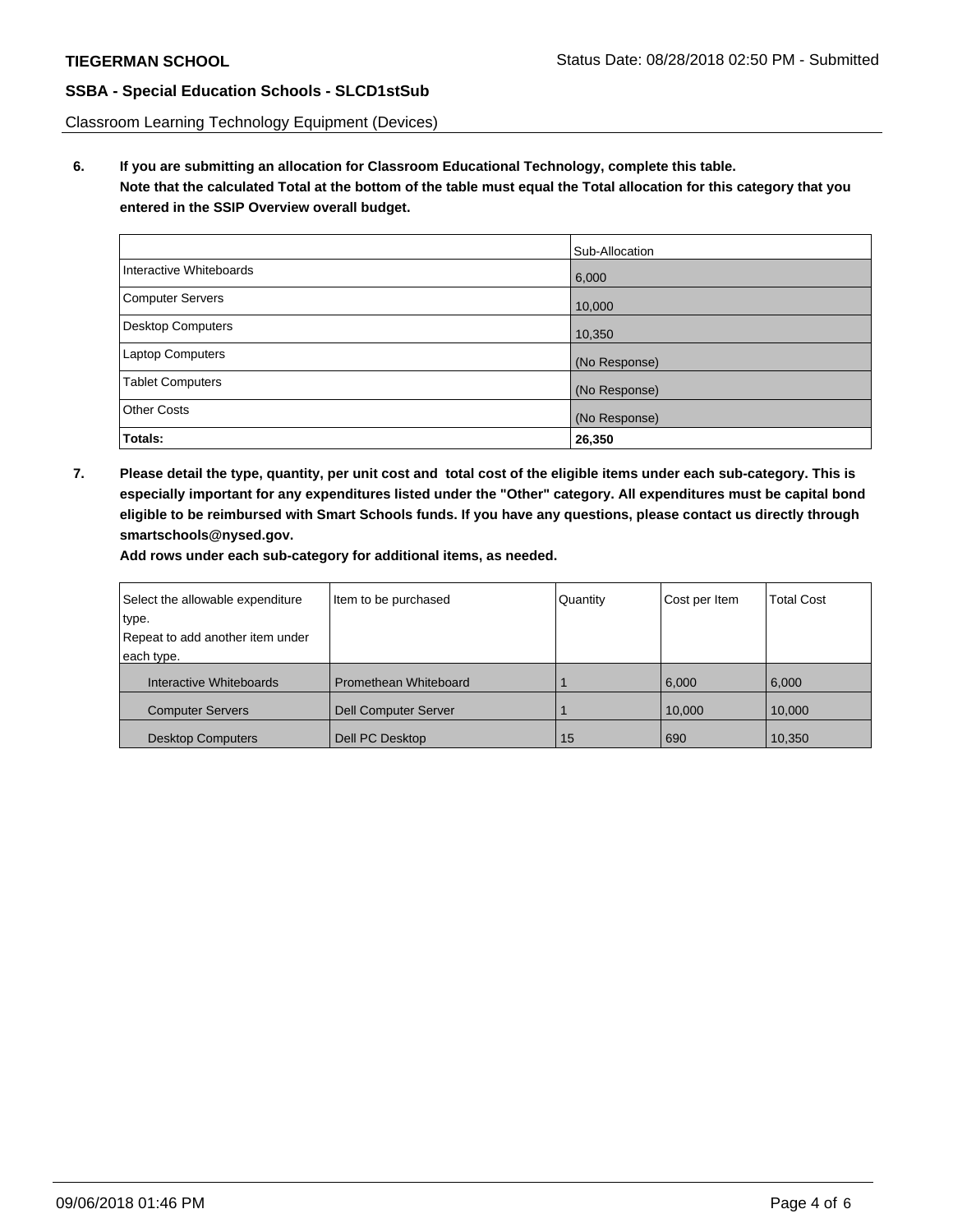Replace/Modernize Transportable Classrooms

**1. Describe the school's plan to construct, enhance or modernize education facilities to provide high-quality instructional space by replacing transportable classrooms.**

(No Response)

**2. Does your Classroom Trailer project require new construction or substantially altered space and result in capitalized cost in excess of \$100,000?**

(No Response)

**3. If you have made an allocation for Replace Transportable Classrooms, complete this table. Note that the calculated Total at the bottom of the table must equal the Total allocation for this category that you entered in the SSIP Overview overall budget.**

|                                                | Sub-Allocation |
|------------------------------------------------|----------------|
| Construct New Instructional Space              | (No Response)  |
| Enhance/Modernize Existing Instructional Space | (No Response)  |
| Other Costs                                    | (No Response)  |
| Totals:                                        | 0              |

**4. Please detail the type, quantity, per unit cost and total cost of the eligible items under each sub-category. This is especially important for any expenditures listed under the "Other" category. All expenditures must be capital bond eligible to be reimbursed with Smart Schools funds. If you have any questions, please contact us directly through smartschools@nysed.gov.**

**Add rows under each sub-category for additional items, as needed.**

| Select the allowable expenditure | lltem to be purchased | Quantity      | Cost per Item | <b>Total Cost</b> |
|----------------------------------|-----------------------|---------------|---------------|-------------------|
| type.                            |                       |               |               |                   |
| Repeat to add another item under |                       |               |               |                   |
| each type.                       |                       |               |               |                   |
| (No Response)                    | (No Response)         | (No Response) | (No Response) | (No Response)     |